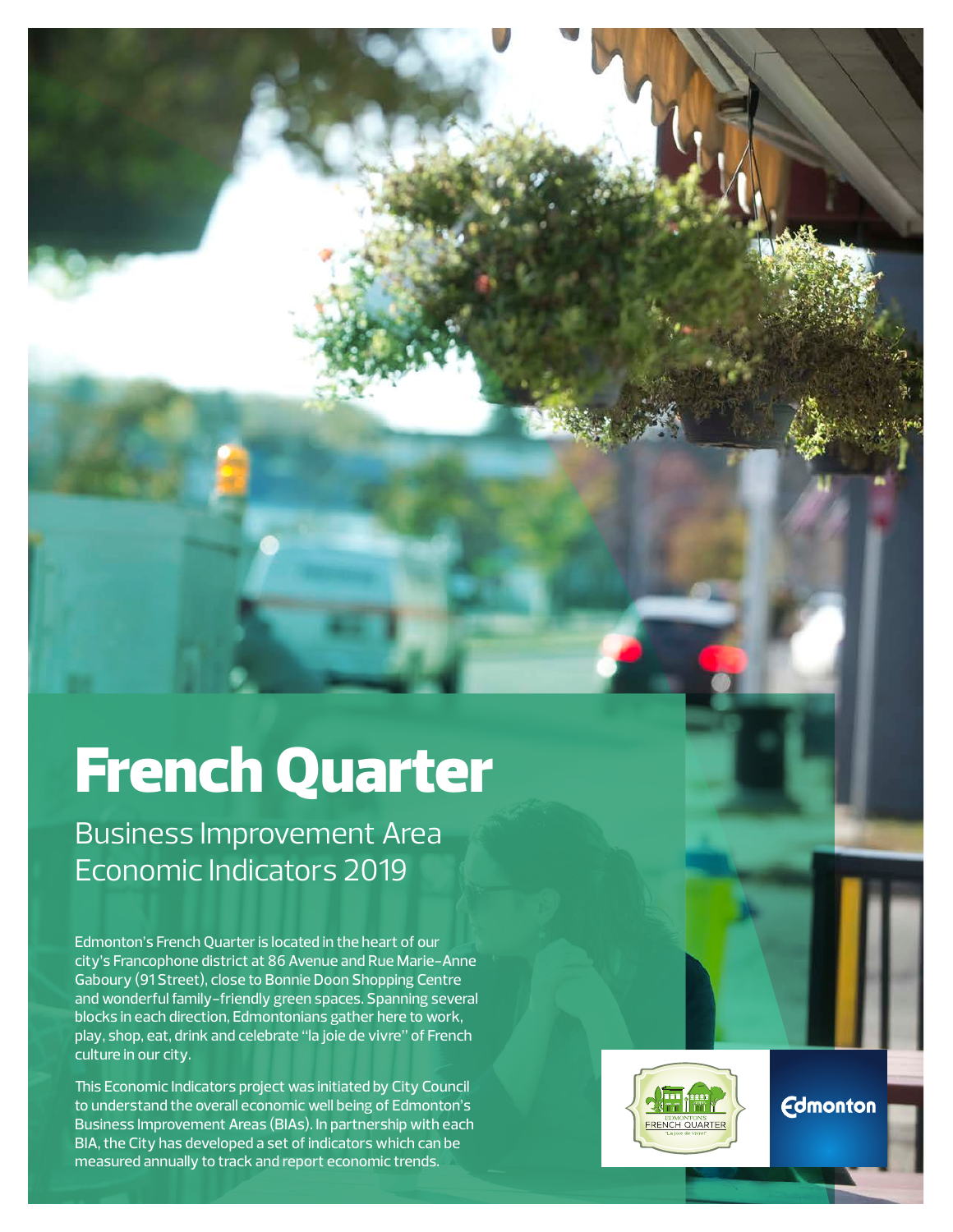#### **individual businesses are thriving**

#### businesses report they are stable, growing or in decline



Decrease in respondents who reported growing success\*

## **patrons report the bia is aesthetically pleasing**



Decrease in respondents who agree\*

### **number of businesses within a bia is stable or growing**

number of licenced businesses, year-over-year

+13 2017 **New Licences**

ज ज **Total Licenced Businesses: 128**





**Change from 2016: 10**

**Total Licenced Businesses: 136 Change from 2017: 8**



ण ण ण ण ण ण ण णा **Total Licenced Businesses: 147**

**Change from 2018: 11**

Increase in New Licences\*

Increase in Total Licences<sup>\*</sup>  $\overline{H}$  = 2 New Business Licences

#### **businesses report they are satisfied with the mix of existing businesses in the area**



Decrease in respondents who indicated satisfaction\*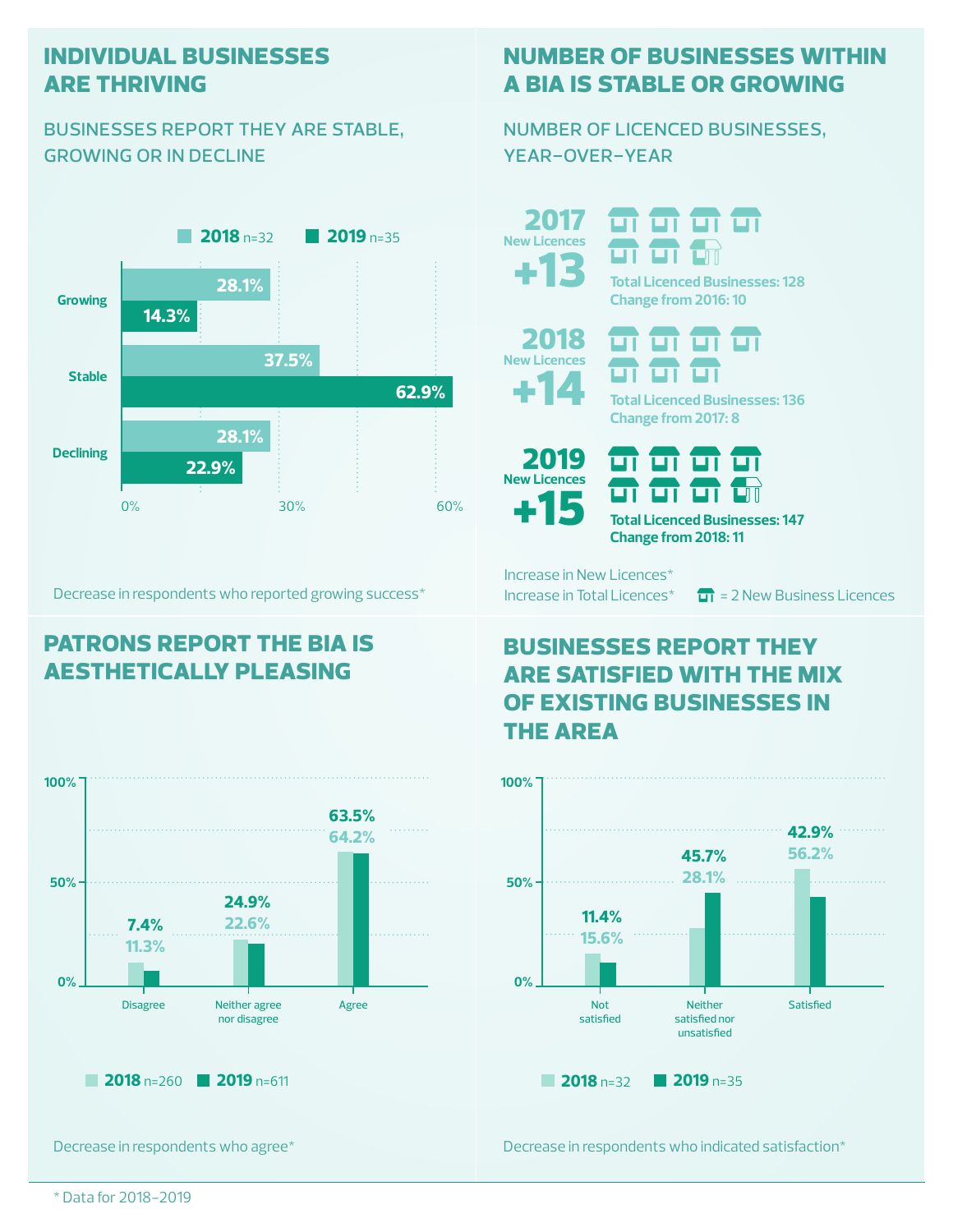

# **bia property is desirable**

average commercial assessment value, by asset type



**is a destination location**

**patrons report the area** 



number and value of building permits

The number of building permits has increased, while the total construction value has decreased\*